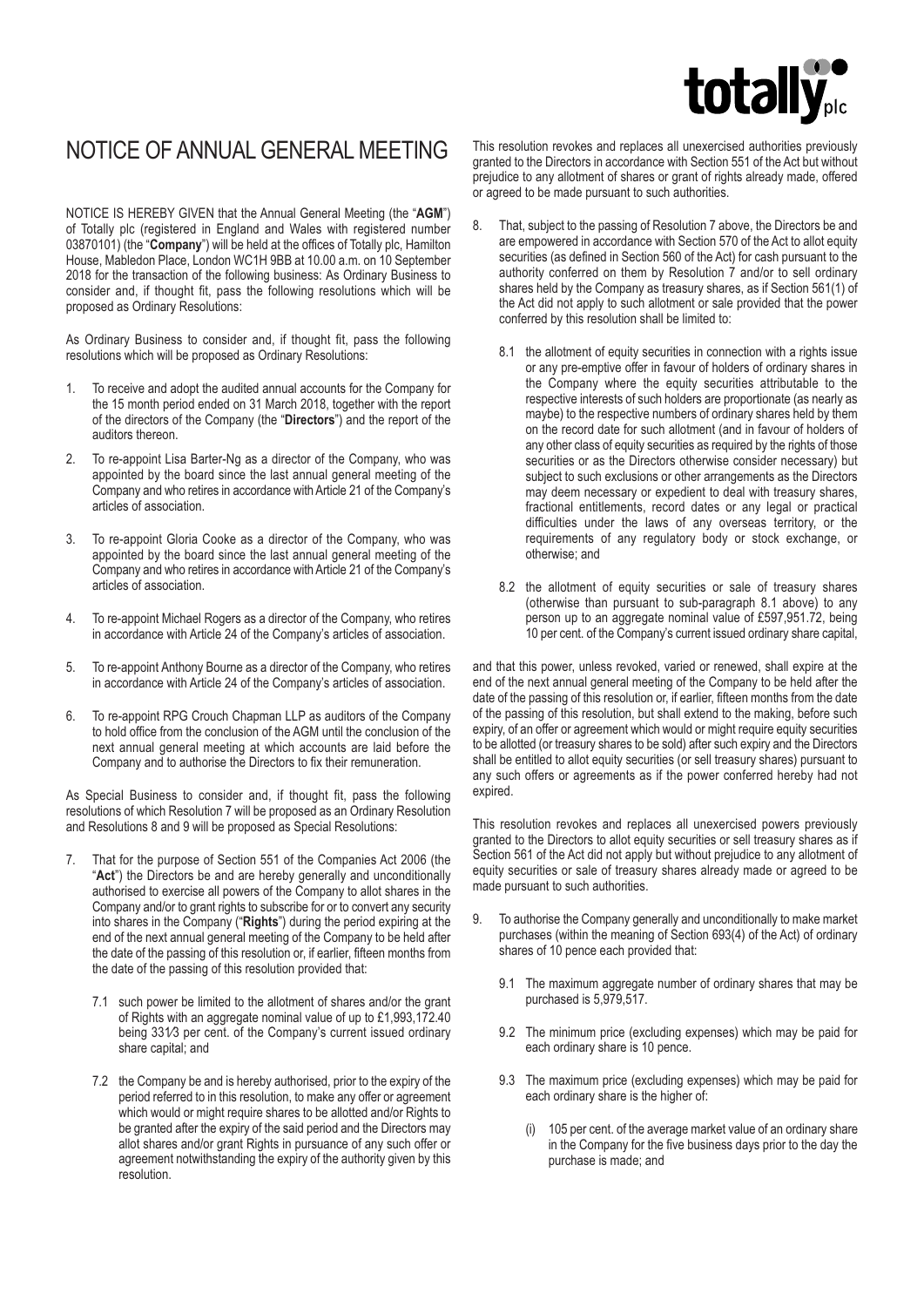- (ii) the value of an ordinary share calculated on the basis of the higher of the price quoted for:
	- (a) the last independent trade of; and
	- (b) the highest current independent bid for,

 any number of the Company's ordinary shares on the trading venue where the purchase is carried out.

9.4 The authority conferred by this resolution shall expire on the date fifteen months from the date of the passing of this resolution or, if earlier, at the conclusion of the next annual general meeting of the Company to be held after the date of the passing of this resolution save that the Company may, before the expiry of the authority granted by this resolution, enter into a contract to purchase ordinary shares which will or may be executed wholly or partly after the expiry of such authority.

## **By order of the Board**

John Charlton Company Secretary

## **Registered Office:**

Hamilton House Mabledon Place London WC1H 9BB

Dated: 24 July 2018

Please see the Notes to the Notice of Annual General Meeting and Explanatory Notes to the Notice of Annual General Meeting overleaf.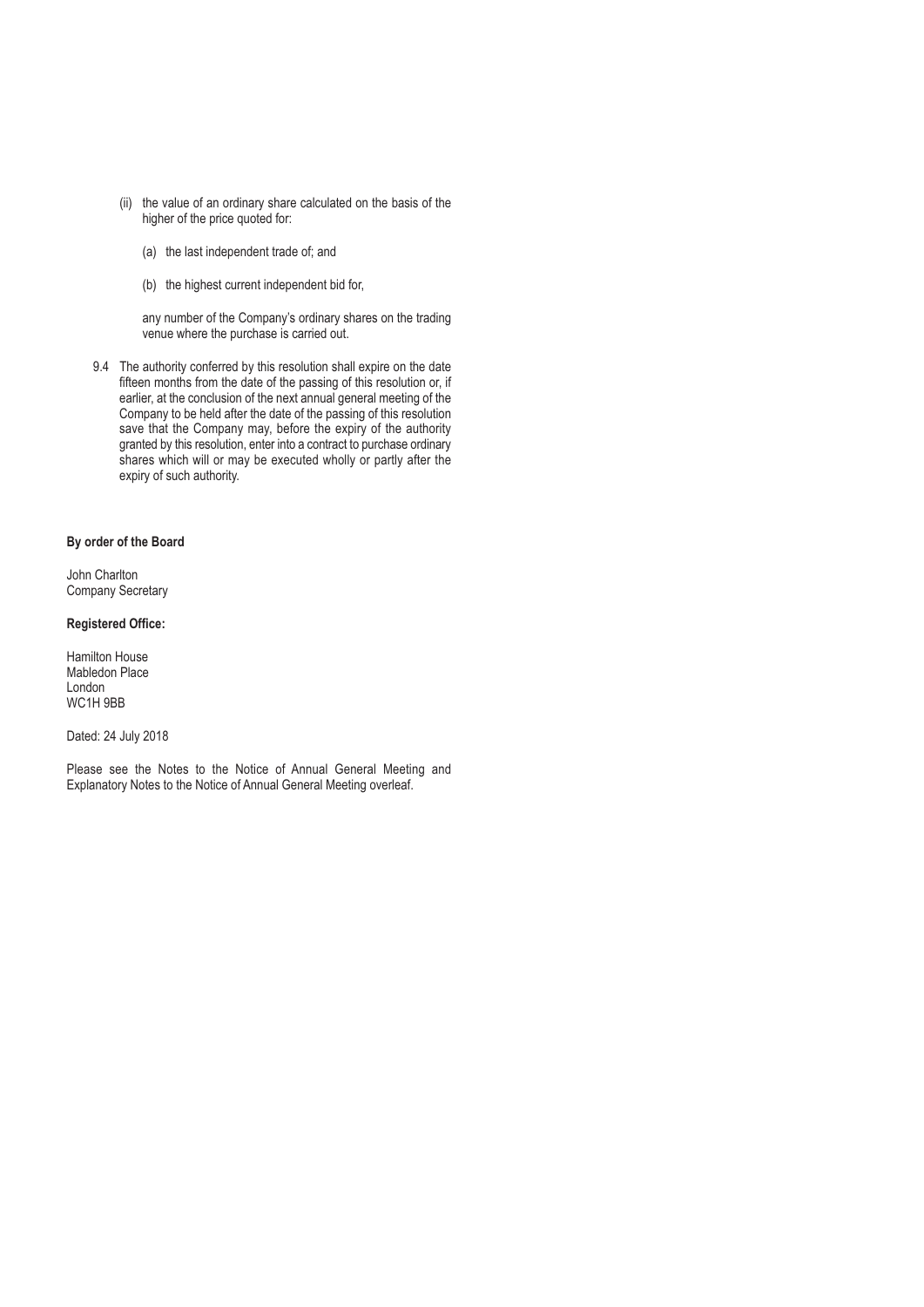# NOTES TO THE NOTICE OF ANNUAL GENERAL MEETING

- 1. A member entitled to attend and vote at the AGM may appoint one or more proxies (who need not be a member of the Company but who must attend the AGM to represent you) to attend, speak and vote on their behalf. In order to be valid, an appointment of proxy must be returned by one of the following methods:
	- by completing and signing the hard-copy proxy form which accompanies this Notice of Annual General Meeting, and returning it, together with the power of attorney or other authority, if any, under which it is signed, or a duly certified copy of such power or authority, either: (a) by post, by courier or by hand to Share Registrars Limited, The Courtyard, 17 West Street, Farnham, Surrey GU9 7DR; or (b) by fax to Share Registrars Limited on +44 (0) 1252 719232; or (c) by scan and email to Share Registrars Limited at proxies@shareregistrars.uk.com. The hard-copy proxy form must be completed and signed by the shareholder appointing the proxy or by their attorney duly authorised in writing. If the shareholder is a company, the hard-copy proxy form should be sealed with its common seal or signed on its behalf by an officer or an attorney of the company or other person authorised to sign it; or
	- in the case of CREST members, by utilising the CREST electronic proxy appointment service in accordance with the procedures set out in Note 2,

and in each case to be valid must be received by the Company not less than 48 hours before the time of the AGM or adjourned meeting (excluding any part of a day that is not a working day).

2. CREST members who wish to appoint a proxy or proxies by utilising the CREST electronic proxy appointment service may do so for the AGM and any adjournment(s) of it by utilising the procedures described in the CREST Manual (available via www.euroclear.com). CREST Personal Members or other CREST sponsored members, and those CREST members who have appointed a voting service provider(s), should refer to their CREST sponsor or voting service provider(s), who will be able to take the appropriate action on their behalf.

In order for a proxy appointment made by means of CREST to be valid, the appropriate CREST message (a "**CREST Proxy Instruction**") must be properly authenticated in accordance with Euroclear UK & Ireland Limited's ("**EUI**") specifications and must contain the information required for such instructions, as described in the CREST Manual. The message, regardless of whether it relates to the appointment of a proxy or to an amendment to the instruction given to a previously appointed proxy must, in order to be valid, be transmitted so as to be received by Share Registrars Limited (ID: 7RA36) not less than 48 hours before the time of the AGM or adjourned meeting (excluding any part of a day that is not a working day). For this purpose, the time of receipt will be taken to be the time (as determined by the time stamp applied to the message by the CREST Applications Host) from which the issuer's agent is able to retrieve the message by enquiry to CREST in the manner prescribed by CREST. After this time, any change of instructions to proxies appointed through CREST should be communicated to the appointee through other means.

The Company may treat as invalid a CREST Proxy Instruction in the circumstances set out in Regulation 35(5)(a) of the Uncertificated Securities Regulations 2001.

CREST members and, where applicable, their CREST sponsors or voting service providers should note that EUI does not make available special procedures in CREST for any particular message. Normal system timings and limitations will therefore apply in relation to the input of CREST Proxy Instructions. It is the responsibility of the CREST member concerned to take (or, if the CREST member is a CREST personal member or sponsored member or has appointed a voting service provider(s), to procure that their CREST sponsor or voting service provider(s) take(s)) such action as shall be necessary to ensure that a message is transmitted by means of the

CREST system by any particular time. In this connection, CREST members and, where applicable, their CREST sponsors or voting service providers are referred, in particular, to those sections of the CREST Manual concerning practical limitations of the CREST system and timings.

- 3. In the case of joint holders, where more than one of the joint holders completes a proxy appointment, only the appointment submitted by the most senior holder will be accepted. Seniority is determined by the order in which the names of the joint holders appear in the Company's register of members in respect of the joint holding (the first-named being the most senior).
- 4. To change your proxy instructions simply submit a new proxy appointment using the methods set out above. Note that the cut-off time for receipt of proxy appointments (see Note 1 above) also applies in relation to amended instructions; any amended proxy appointment received after the relevant cut-off time will be disregarded. Where you have appointed a proxy using the hard-copy proxy form and would like to change the instructions using another hard-copy proxy form, please contact Share Registrars Limited, The Courtyard, 17 West Street, Farnham, Surrey GU9 7DR, tel. +44 (0) 1252 821390. If you submit more than one valid proxy appointment, the appointment received last before the latest time for the receipt of proxies will take precedence.
- 5. In order to revoke a proxy instruction you will need to inform the Company by sending a signed hard copy notice clearly stating your intention to revoke your proxy appointment to Share Registrars Limited, The Courtyard, 17 West Street, Farnham, Surrey GU9 7DR. The revocation notice must be received by Share Registrars Limited not less than 48 hours before the time of the AGM or adjourned meeting (excluding any part of a day that is not a working day). In the case of a member which is a company, the revocation notice must be executed under its common seal or signed on its behalf by an officer or attorney of the company or other person authorised to sign it. Any power of attorney or any other authority under which the revocation notice is signed (or a duly certified copy of such power or authority) must be included with the revocation notice.
- 6. A corporation which is a shareholder can appoint one or more corporate representatives who may exercise, on its behalf, all its powers as a shareholder provided that no more than one corporate representative exercises powers over the same share.
- 7. The completion of a proxy does not preclude a member from attending the AGM and voting in person. If you have appointed a proxy and attend the AGM in person, your proxy appointment will automatically be terminated.
- 8. Copies of the service and consultancy agreements of the Directors with the Company, or with any of its subsidiaries, will be available for inspection at the registered office of the Company during usual business hours from the date of this Notice of Annual General Meeting until the close of the AGM and also at the place of the AGM for at least 15 minutes prior to and during the AGM.
- 9. As permitted by Regulation 41 of the Uncertificated Securities Regulations 2001, only those shareholders who are registered on the Company's register of members 48 hours before the time of the AGM or adjourned meeting (excluding any part of a day that is not a working day) shall be entitled to attend and speak at the AGM and to vote in respect of the number of ordinary shares registered in their names at that time. Changes to entries on the register of members after this time shall be disregarded in determining the rights of any person to attend and/or vote at the AGM.
- 10. You may not use any electronic address provided in this Notice of Annual General Meeting or any related documents (including the proxy form) to communicate with the Company for any purposes other than those expressly stated.